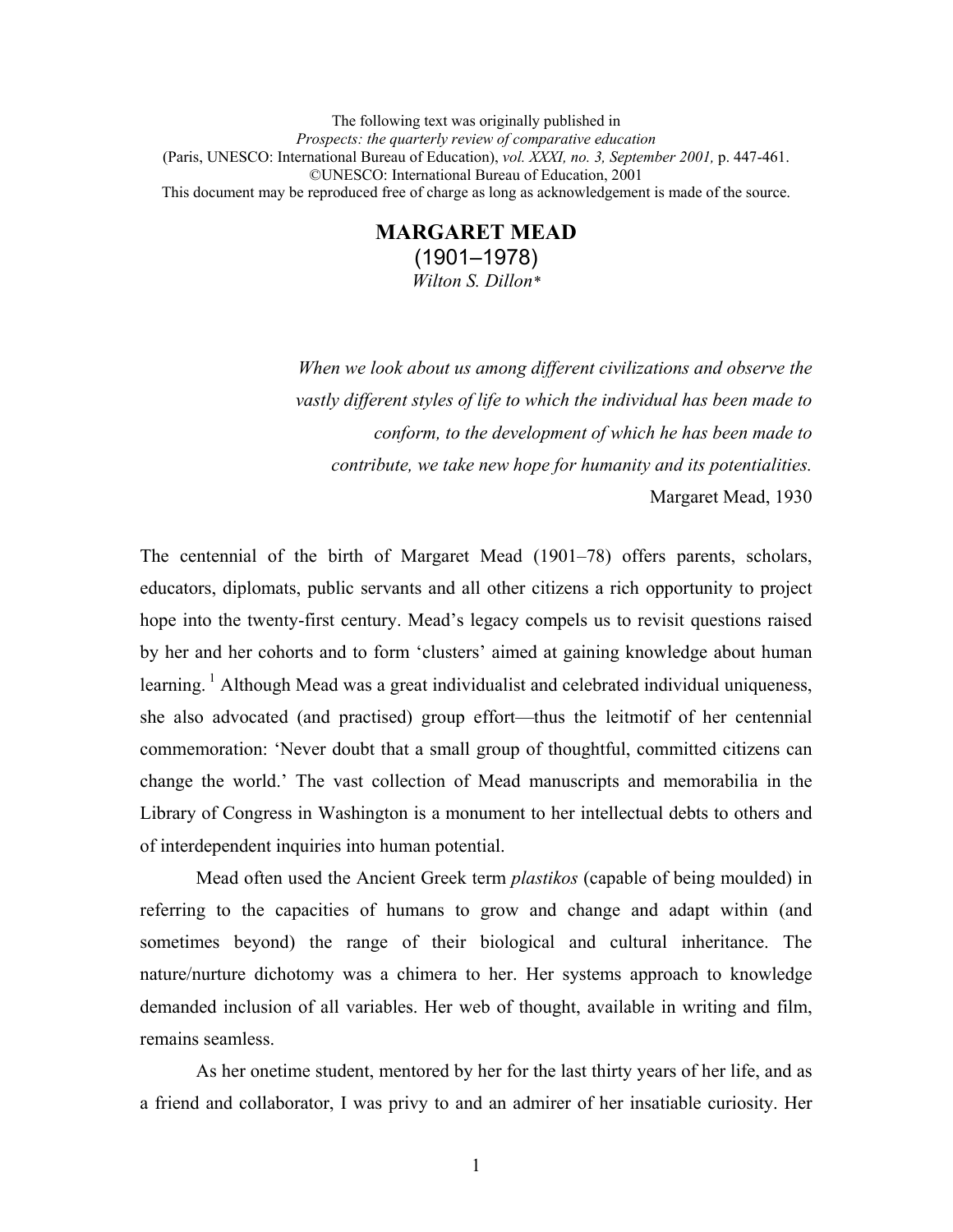curiosity can still be contagious in a new generation. Her enormous intellect and powers of synthesis and observation were intact until sedatives and death stilled her in the cancer ward of New York Hospital on 15 November 1978. *The New York Times* editorial mourning her death called her 'grandmother to the world'. Fellow scientists visiting China noted that she did 'not go gentle into that good night'. She was a participantobserver doing an ethnographic study of the process of dying as a part of living. She resented death's rude interruption of her work, and she never said 'good-bye'.

What can we learn in this new century about her own education and how she learned to study the continuities and discontinuities in what one generation transmits to the next? From her infancy in Philadelphia until her death, Mead's life revolved around education. Pointing out her role as the most famous anthropologist in the twentiethcentury world and as a one-person UNESCO is only one way of identifying the elements that make her an enduring educational force. The on-going debates about her legacy are in themselves 'educational'. Debaters are forced to think more clearly, to reshape their questions, to keep alive a sense of wonder about who we are as humans, where we come from and where we are going. They are forced to question how we fit into the animal kingdom and the larger universe and how we can learn to make the ethical choices to protect all species and a fragile planet from human predators. Mead was a responsible and caring scientist, humanist, citizen, parent, grandparent and teacher—roles that were sometimes fused.

## **The education of Margaret Mead**

Mead's autobiography, *Blackberry winter: my earlier years* (1972),<sup>2</sup> tells us about herself, her educator parents and her ancestors—school superintendents in nineteenthcentury Ohio. Her life story gives us many clues about what influenced her approach to anthropology, a form of 'disciplined subjectivity'. For Mead, being 'objective' includes revealing what can be learned about the observer and the interactions between the observer and the observed.

She writes in the prologue to her autobiography: 'In this book, I have tried to describe the kinds of experiences that have made me what I am, myself, and to sort out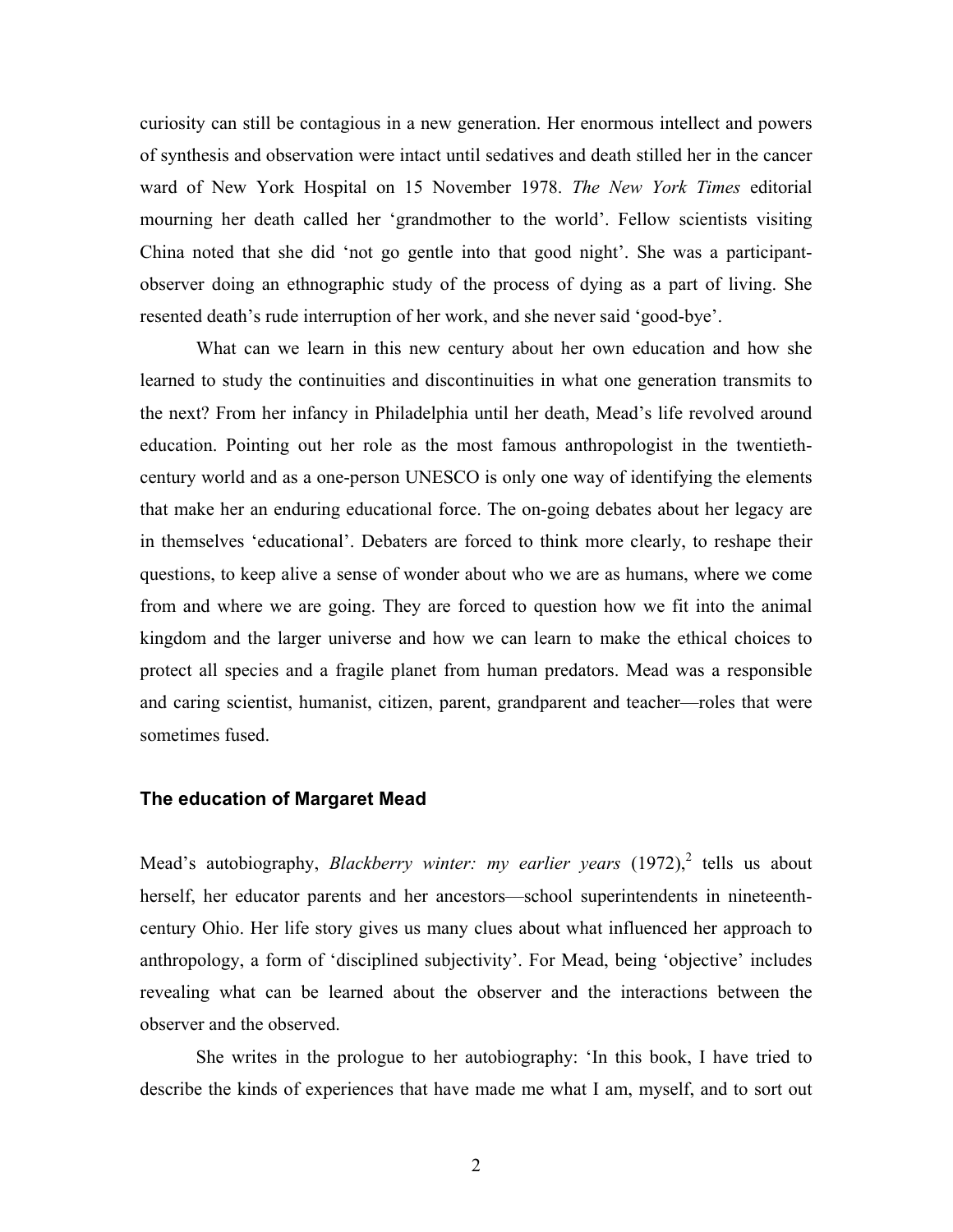the kinds of experiences that might become part of a way of bringing up children and of seeing the world that includes the past and future as aspects of the present—the present of any generation.' Early on in the book, Mead writes that she 'was the first child, wanted and loved' (Mead, 1972).

Her self-revelation would have enabled her friend, Erik H. Erikson, to write an insightful reconstruction of her life, just as he did in unravelling the tapestry of the lives of Martin Luther and Gandhi and then re-weaving the threads. While he did not write a psychological history of his friend, his writings and Mead's reflect what they learned from each other about perspective on time, namely, discovering the benefits of counting in 'biological time'—i.e., measuring the flow of time in twenty-five-year generations. This kind of counting contrasts with measuring time in, say, fiscal years—based on when institutions collect budgets and spend money. One of the advantages is the easier avoidance of the idea of a 'quick fix'—naively expecting hasty solutions to problems. Mead regularly reminded us that the dissemination of a new idea or an invention could take twenty or more years. She even cautioned new United States presidents about trying to implement campaign promises within the first hundred days of office. Nevertheless, Mead was impatient to move herself and others to action on a number of fronts, from child-rearing to an end to warfare. Her education turned her into both a practitioner and a prophet (Toulmin, 1984).

Mead's perspective on time has profound implications for understanding education as the selective transmission of culture, the elements of which are changed in each generation. Counting in biological time serves also as a useful corrective to the current, and much debated, United States government reliance on test scores as measures of learning or as definers of 'education'. Mead's life and mentoring legacy steers her followers toward taking a longitudinal view of a child's unique gifts, interests and talents, toward a focus on developing curiosity in young people. This curiosity can endure for a lifetime, irrespective of the temporary mastery of a set of facts and a predetermined choice of a career. While focused and disciplined, she personified the Prince of Serendip from Horace Walpole's fanciful book, *The three princes of Serendip*, which has provided science with a beautiful metaphor for discovering the unexpected. Serendipity is good for science; literalism can kill curiosity.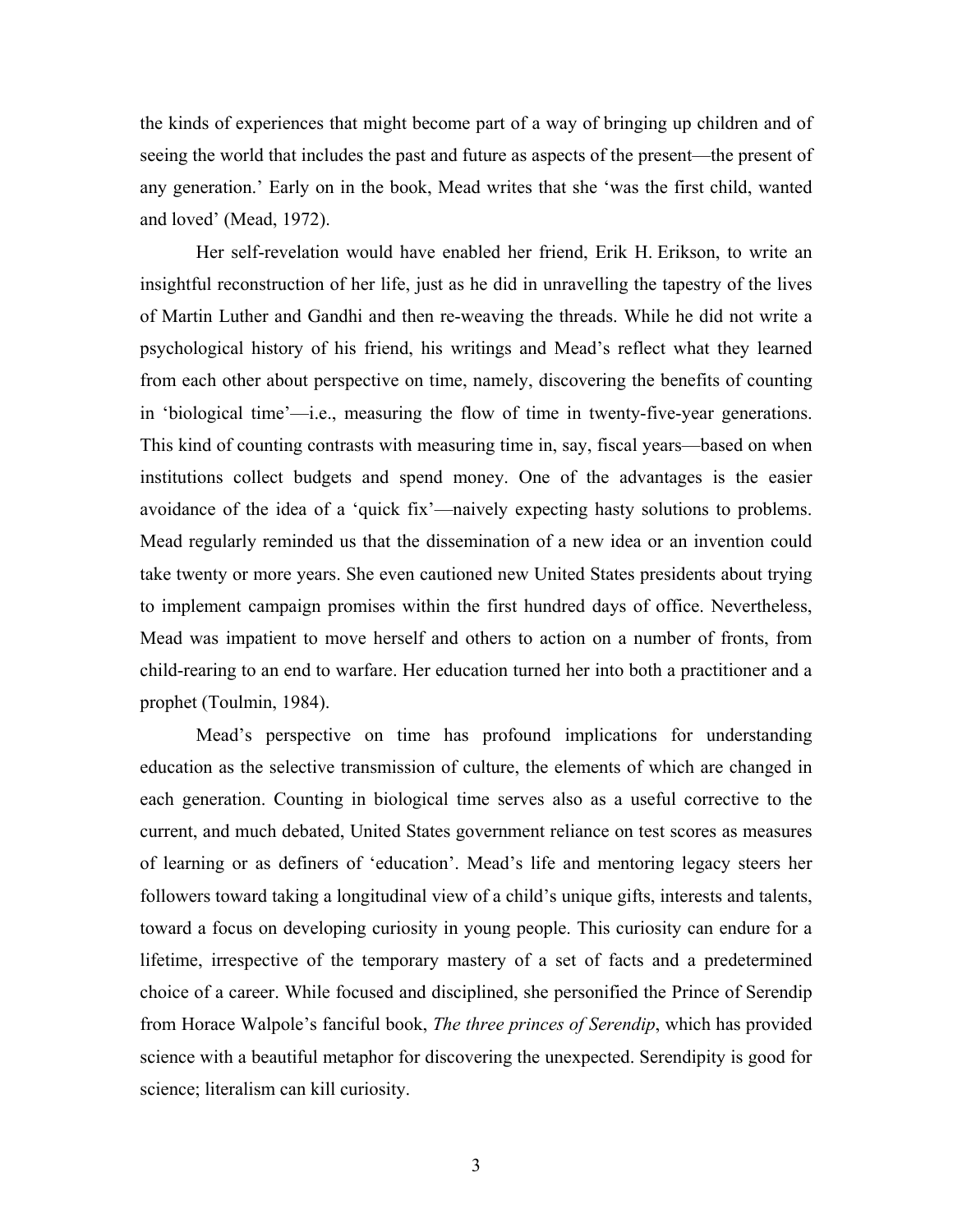Mead's childhood was important in developing in her a respect for individual difference (and its long-term development). Her mother, Emily Fogg Mead, adapted to and cherished the uniqueness of each of her four children who were exposed to the contrasting personalities of their parents and benefited from living in a three-generation household. They, in turn, drew different lessons and followed different career paths. Decades later, the influences of her mother can be found in Mead's university classrooms. She required students to submit brief biographies along with photos of themselves in order to learn more about 'faces in the crowd'.

At the time of Margaret Mead's birth, her mother accepted, in principle, the advice of I. Emmet Holt and his son, who from 1894 on authored many books on child care. They advocated, for instance, scheduling for bottle-fed babies. 'She read the book,' Mead wrote,

but she nursed her babies. She accepted the admonition about never picking up a crying child unless it was in pain. But she said her babies were good babies who would cry only if something were wrong, and so she picked them up. Believing that she was living by the principles of modern child-rearing practices, she quite contentedly adapted what she was told about children in the abstract to the living reality of her own children. (Mead, 1972)

Mead, like her mother, expected children and adults to respect rules but to be imaginative in adhering to them, without hurting others. From parental and sibling influence, she learned early to look for value in one's individual acts rather than regarding the act as a means to an end, enjoying the process of moving sequentially from one good deed to another without forcing oneself to meet some blue-printed goal.

The education of Margaret Mead never ended. Out of her family relationships, including a professor father who taught finance at the University of Pennsylvania, and her early embrace of writing poetry, acting in pageants and studying psychology, Mead 'found her voice' in anthropology as a holistic framework for integrating the humanities and the sciences. These evolutionary steps are beautifully described in her autobiography, which her daughter, Mary Catherine Bateson, recommends as the best personal account of how she evolved as an educator.

Her autobiography reveals a pattern of learning that endured for her seventyseven years. Frequent moves by the family left her alternating between home schooling and attending traditional schools, which her parents often criticized for their emphasis on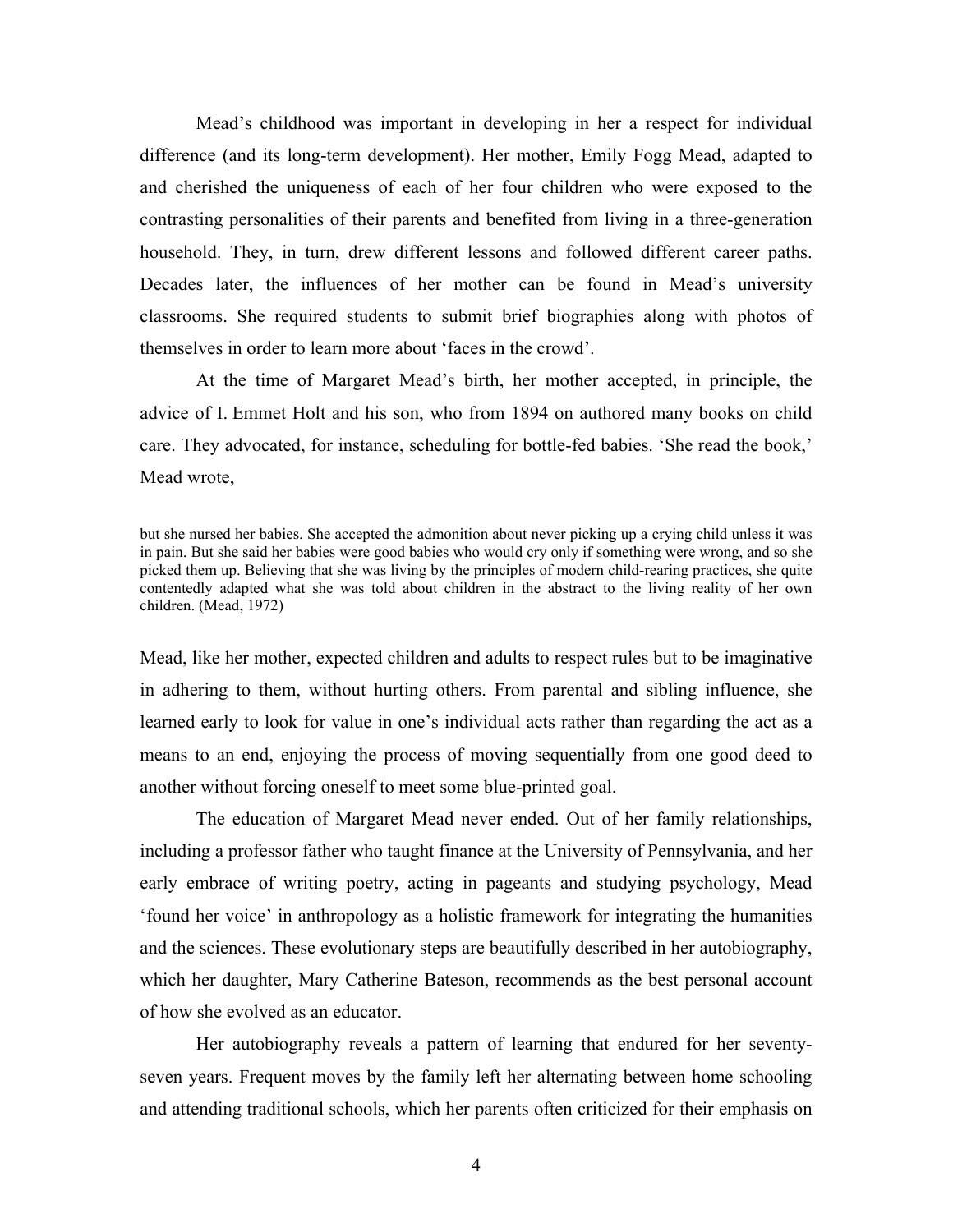rote learning or memorization. Much of her early learning was at home through the influence of her mother and with the help of her grandmother, who was a teacher and who gave her 'lessons'. Mead's mother was a pioneer sociologist who conducted ethnographic studies of Italian immigrants. When she went out to interview Italian families, she took young Margaret along with her. Note-taking was to become an essential part of her career as an anthropologist. As the eldest child, she even took notes on the development of her younger siblings, long before reading Jean Piaget. (Her siblings were eventually sent off to a progressive school in Fairhope, Alabama.)

Drawing on what she had learned from her experiences, changing schools and communities around Philadelphia, she developed an approach to education with a strong experiential component that bore some resemblance to John Dewey's model of 'learning by doing'. She learned not only with her head but also with her hands—engaging in handicrafts, needlework and carpentry. (She seemed disappointed in me, decades later, when she discovered how poor I was at carving a duck for a Christmas dinner at her house in New York.) Her extraordinary verbal skills were honed by conversations at the family table and eventually through college debating. Television interviewers were astonished by how she could expand or shorten her spoken thoughts according to minutes or seconds available.

 Her life experiences helped her in her fieldwork in Papua, New Guinea where she was able to observe patterns of education that emphasized a different set of gifts—those unlike what would be expected from American school children. Howard Gardner, the Harvard psychologist, takes note of these perceptions in his new preface to Mead's *Growing up in New Guinea* (Mead, 2001*b* [1931]).

Following upon formal and informal learning at home and in private schools in Pennsylvania; undergraduate studies at DePaul University in Indiana and at Barnard College; and graduate studies at Columbia University, Mead made a dramatic entry into anthropology with her still debated 1928 book, *Coming of age in Samoa.* In preparation for this book, the 24-year-old Mead, mentored by Columbia University anthropologists Franz Boas and Ruth Benedict, launched a study of adolescent Samoan girls. Her book became an immediate best-seller, coinciding with the receptivity Americans in the 1920's were giving to the ideas of Sigmund Freud. Its critics claim that her alleged 'cultural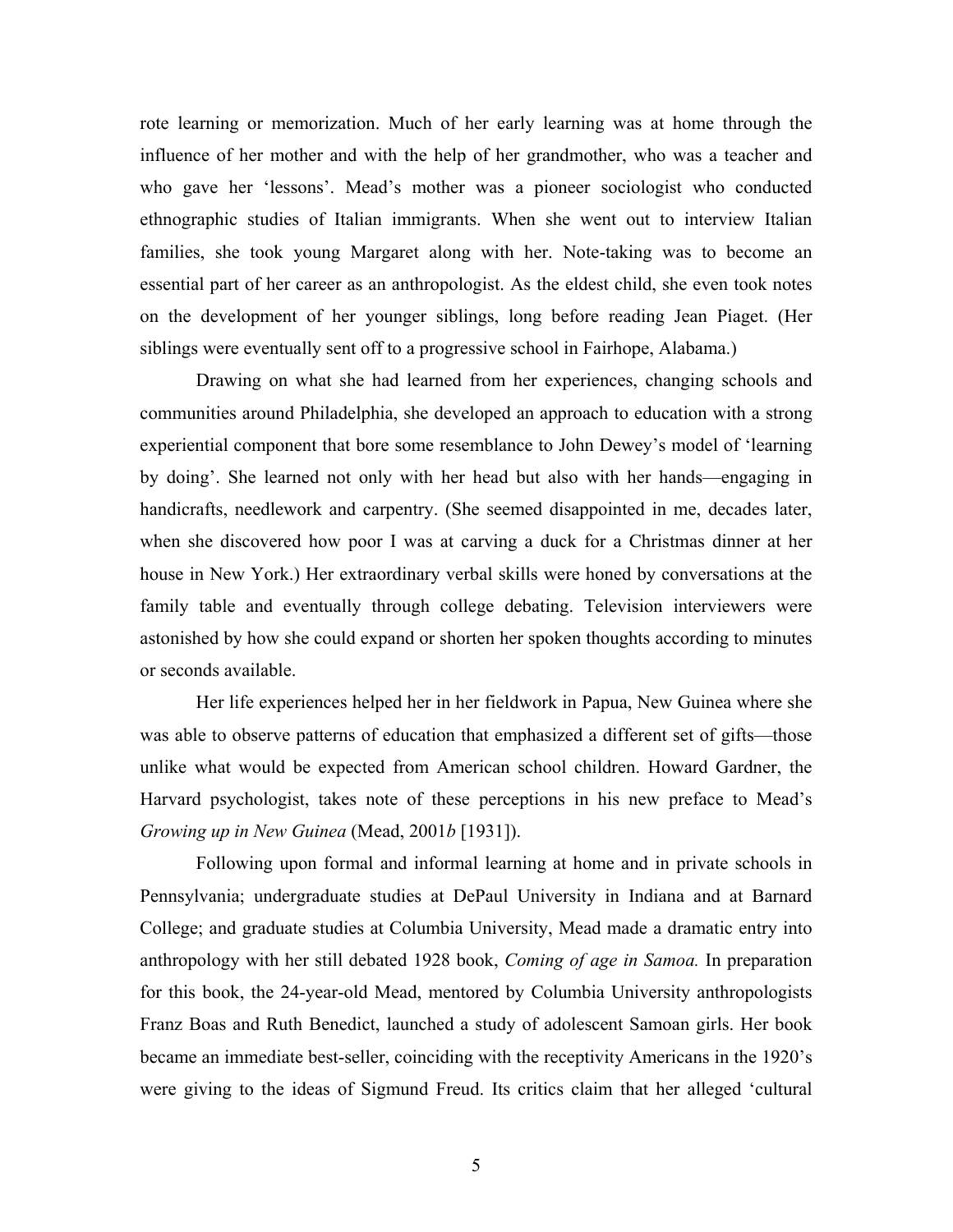relativity' helped to loosen American morals. But to many readers anthropology and its holistic vision became a part of the American ethos, spawning both friendly and unfriendly cartoons and caricatures of Mead, currently exhibited as part of the Library of Congress centennial exhibition: *Margaret Mead, human nature and the power of culture*.

Fifteen years after Samoa, Mead made five field trips, focusing mostly on Bali and New Guinea, studied eight different cultures, generated a large corpus of professional and popular works and became a favourite on television interviews and as witness before congressional committees. The anthropologist Robert Murphy reports in *The body silent* (1987) that it was difficult to have an opinion of Margaret Mead because 'she was like the air we breathe'.

From her tower office in the American Museum of Natural History, her home base for more than half a century, Mead combined her curatorship of Pacific ethnography with her career as a teacher and public intellectual. This included adjunct professorships at Columbia University's Teachers College and Graduate School of General Studies, and visiting professorships in psychiatry at the Menninger School and the University of Cincinnati's School of Medicine. She influenced the start of urban anthropology at New York University and enthusiastically met students at the new Manhattan campus of Fordham University near the Metropolitan Opera in order to understand first generations exposed to higher learning. She greatly respected Jesuit contributions to education, and enjoyed having as a colleague Father Ewing who chaired the anthropology department on the Bronx campus of Fordham University. (Her daughter, Mary Catherine Bateson, also taught anthropology at Ateneo, a Jesuit university in Manila.) But her largest 'classrooms' consisted of readers of popular journals and television viewers.

In her earlier career, before becoming a household word, Mead sometimes wrote two versions of the same materials, one for the academy and the other for the general public. For example, *Coming of age in Samoa* was followed by *The social organization of Manu'a.* Like St. Paul speaking to the Corinthians, she adapted her material to her audiences, also a form of cross-cultural communication.

## **Personal perspectives**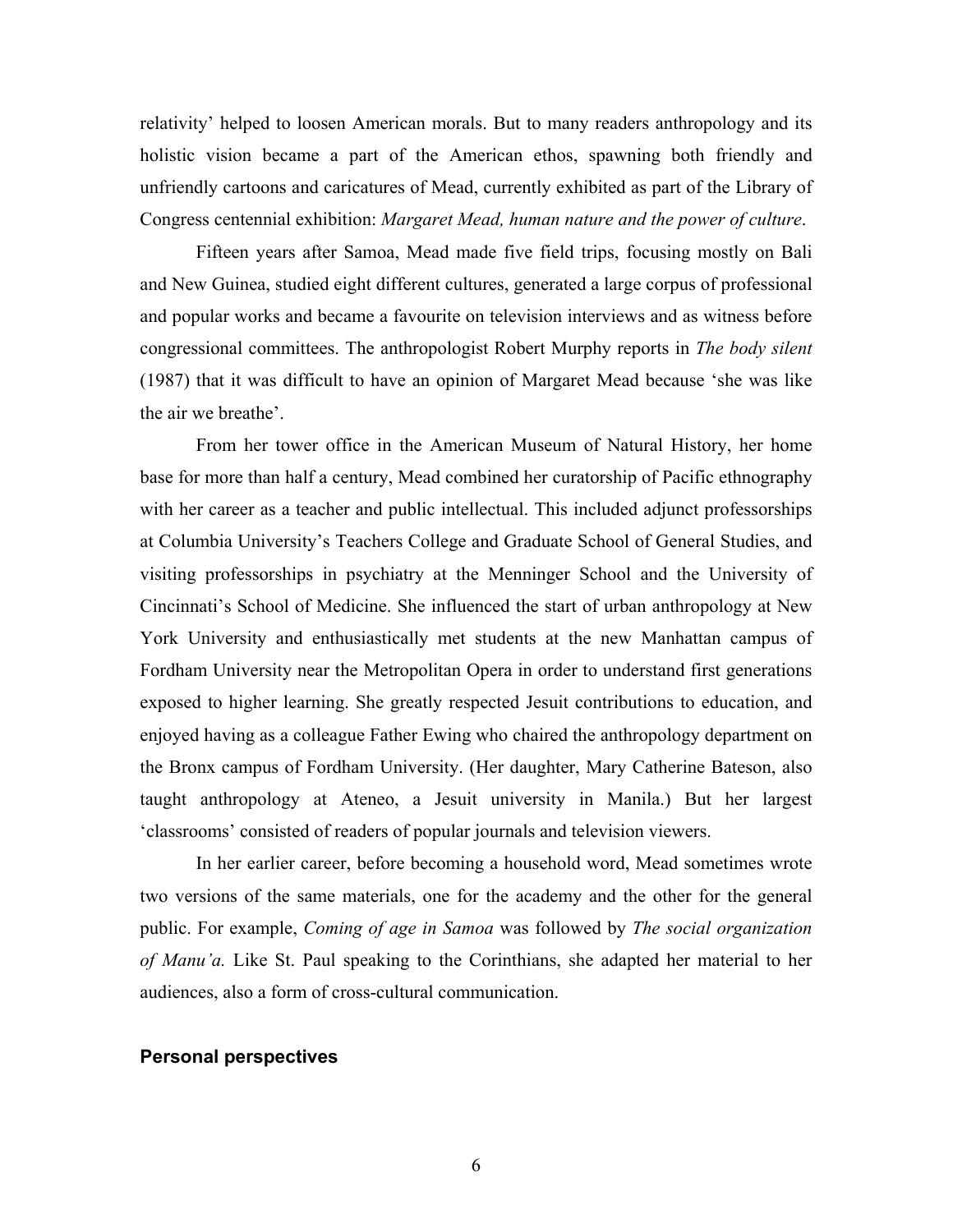Professional evaluators of educational 'outcomes' prefer quantitative rather than qualitative evidence. Nevertheless, inspired by Mead's use of herself as data, I shall serve up some personal stories or 'outcomes' of my being a part of the educational process influenced, but not generated, by Mead. My story is but one of the scores of case studies that can be written regarding the life-long intellectual residues of exposure to Mead as a teacher and collaborator. In my case, this entails 'civic betterment' based on anthropology rather than joint fieldwork. The first residue is a recurring, Mead-inspired belief that knowledge constantly needs testing, challenging and revision. Like Albert Einstein, Mead welcomed proof or debate that she might be 'wrong'. Furthermore, she was more polite to people she thought might not be worth arguing with.

In an unpublished reminiscence about Mead, 'The old turtle', delivered to the Literary Society of Washington, I described my first encounter with her in February 1951. I had come to Columbia from Berkeley to follow Alfred Kroeber who had retired from the University of California. Mead's Columbia course, 'Cross-cultural communication', being held at her museum, attracted me because of my earlier work in Tokyo with MacArthur's Civil Information and Education staff. I dutifully filled out some biographical forms to accompany my student photograph. Mead, who spoke with an accent that I associated with Eleanor Roosevelt, noticed me and, suspecting that I had read Benedict's *The chrysanthemum and the sword* (1946), invited me to come to her office for a consultation. She began the conversation by asking me what I thought of Benedict's work, especially the distinctions she makes between Japanese conceptions of shame and guilt. She was interested in the class I was taking with Kroeber, 'Value systems and national character', in which he was speculating on similarities between the Scots and the Yurok Indians of California. She quickly understood that I was interested in the study of cultures in industrial, literate nation-states, including the American Indian tribal cultures of my native Alabama and Oklahoma. My mother's birth on a covered wagon entering Indian Territory (now Oklahoma) in 1898—three years before Mead's own birth—was to become, years later, a frequent point of reference in her discourse on women pioneers. She was interested in exploring what they brought with them and what they left behind.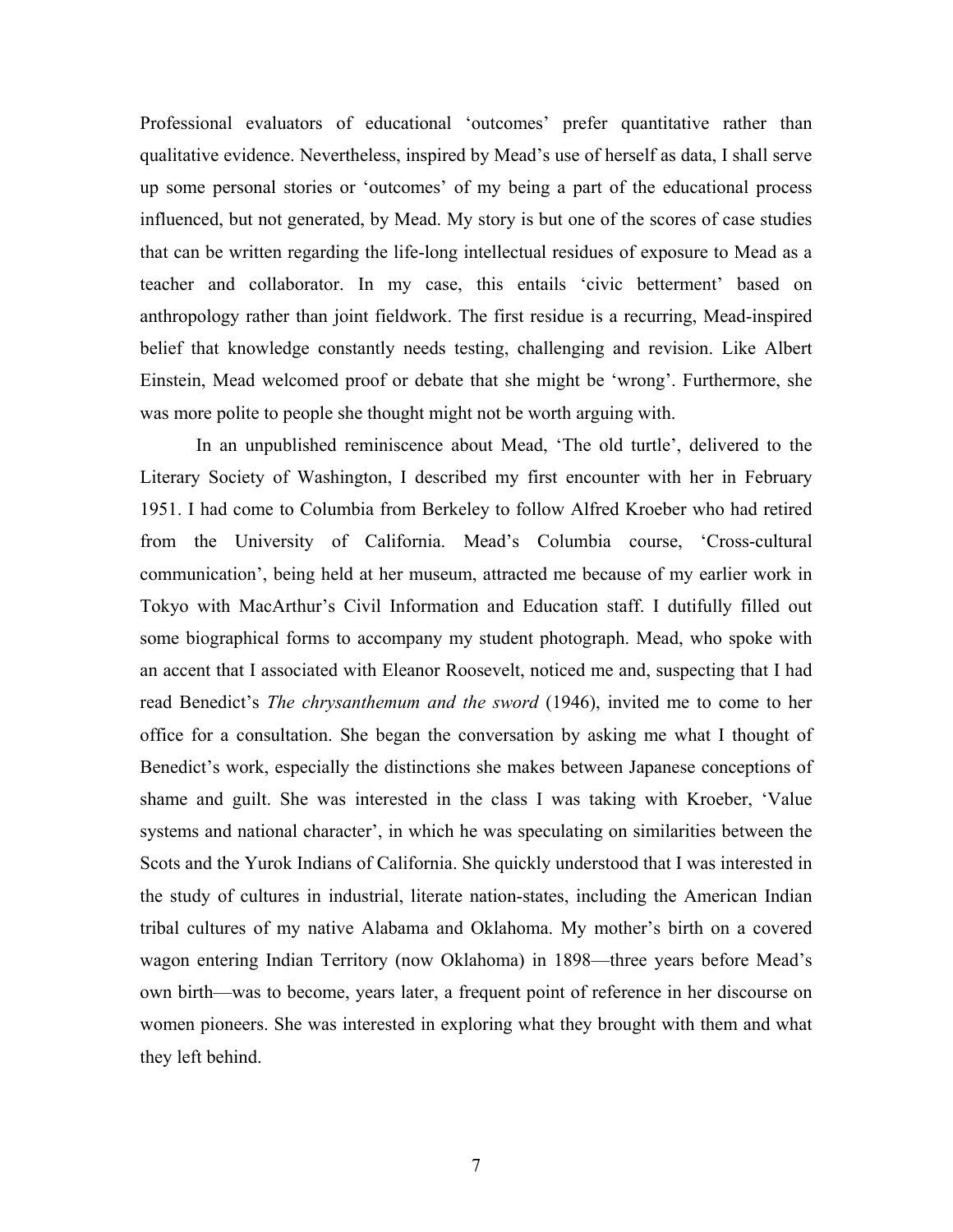Early on in our conversation Mead learned that I was the eldest of six sons, that I had become head of the family upon the death of my father in 1946, and that I had brought my widowed mother and four youngest brothers to live with me in Tokyo. She asked about the curriculum in the Tokyo American School and what young Americans were learning about Japanese language and history. She was an excellent interviewer, or rather, conversationalist. She spoke about being the first-born herself and mentioned some of the psychological literature on birth order. I found myself being addressed as a colleague rather than a student being sized up by a professor for grading purposes. She was interested in gathering from every person she met clues about kith and kin, and gender and diversity in American culture. For her, students from overseas provided a rich resource of additional insights and clues. She maintained that they knew things she did not know. Everyone she met contributed to Mead's quest for knowledge of humans as one species with many cultures.

Upon learning that I was heading for Paris after only one semester at Columbia, Mead opened doors for me that changed the course of my life. My nearly two years in Paris, and a brief sojourn in Leyden, were greatly enriched by her sending letters of introduction for me to Alfred Metraux, UNESCO anthropologist; Geoffrey Gorer, the British anthropologist with a keen interest in English, French, Japanese and American cultures; and Clemens Heller, economic historian, son of Freud's Vienna publisher, and founder of the Salzburg Seminars in which Mead and other American intellectuals met with European counterparts shortly after the war. Heller was to become the academic entrepreneur *par excellence* in Paris, founding the Maison des Sciences de l'Homme and numerous academic journals dealing with European, African and Asian cultures. He and his then wife, Paris-born American Mathilda Mortimer, opened their apartment on the Rue Vaneau in the Paris salon tradition. There, I met French savants, historians of diplomacy, technology, literature, music and architecture. I was enjoying a taste of Paris that had enchanted Franklin and Jefferson. Through this milieu, I came to know Claude Lévi-Strauss, then less well known to the world than Mead, but already a pivotal figure. Education, I was discovering, takes many forms, including the practice of collegial referrals.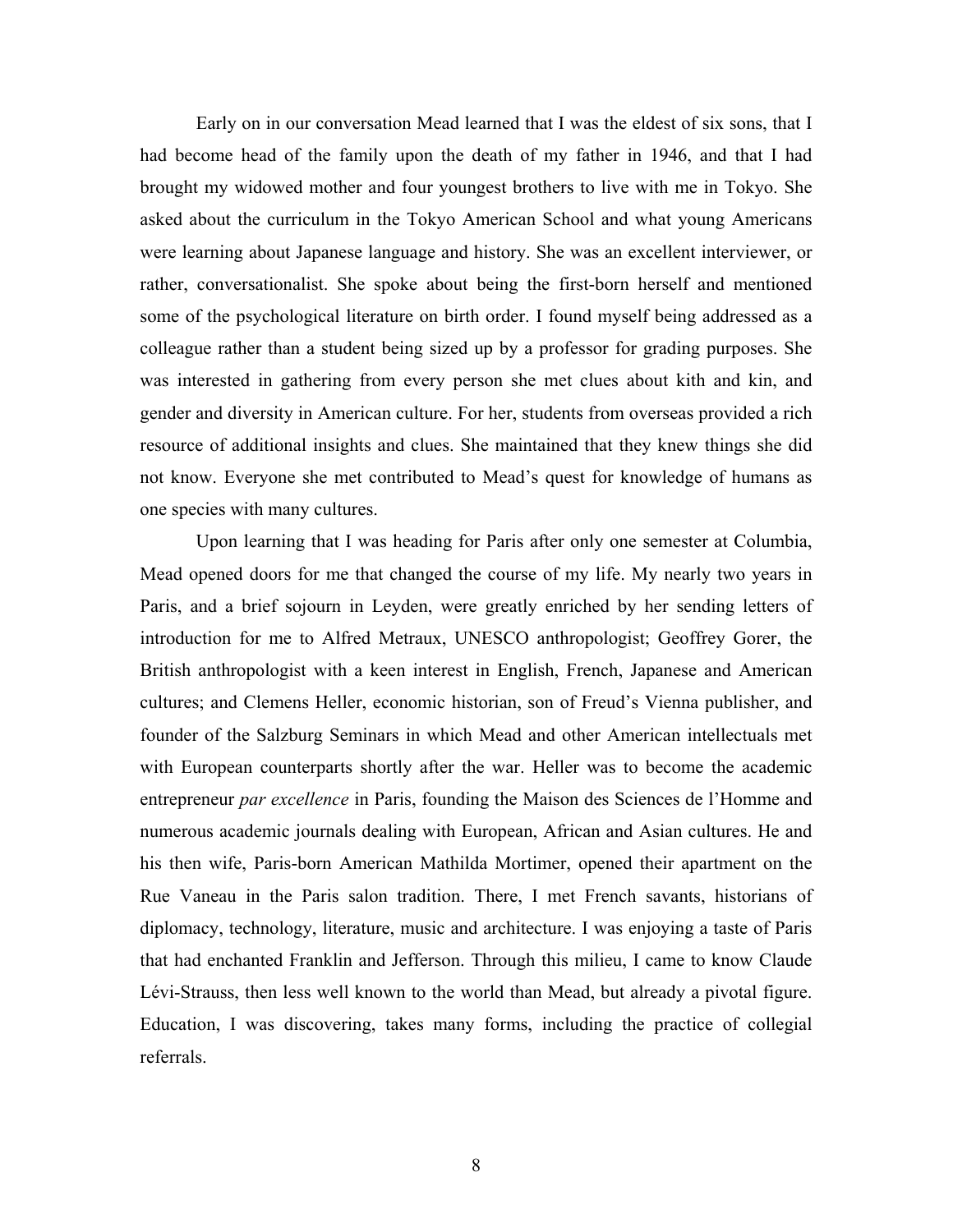Mead came to Paris several times during my stay there, meeting me at the UNESCO bar, then on Avenue Kléber. During these visits, she showed me signs of her mental processes that had not been so apparent to me when we first met: a combination of deductive and inductive thinking. She contrasted, as did the French, Anglo-Saxon empiricism with French Cartesian thought, and urged me to take advantage of both. She queried me about Marcel Mauss, Durkheim's nephew and Lévi-Strauss's teacher, whose ideas I was being introduced to in a seminar. His 1927 *Essai sur le don* [translated into English as *The gift; forms and functions of exchange in archaic societies*] was to become the wellspring of my dissertation, later published through Heller's good offices as *Gifts and nations.* Mead was quick to connect my earlier interest in Japanese patterns of gift exchange and reciprocity (the concepts of *giri* and *on*) with what I was learning through Mauss's 'armchair anthropology' in Paris. Three universal obligations were identified by Mauss: the obligation to give, to receive and to repay. Such generalizations served as magnets for attracting all kinds of inductive data and insight from a variety of human societies (Mauss, 1954). Mead helped bring these abstract obligations into observable focus within family, religious, work and school environments.

These Paris conversations with Mead and her friends planted the seeds for my awareness that the United States prefers to be a donor and teacher nation than to be a recipient or a pupil nation, and that international comity would be helped by the United States learning to alternate those roles. I also owe to the New York and Paris encounters with Mead the start of my concocting the phrase 'the Gaullist effect' to refer to people who take revenge on their benefactors by becoming nationalistic leaders not unlike those leading 'nativistic revivals' in cultures resisting loss of autonomy. Mead's analysis of 'Cargo Cults' and the case of the leader, Paliau, in *New lives for old* (1956) prompted me to make such an outrageous leap of comparison to Charles de Gaulle.

Conversations with Mead and Gorer consistently included phrases like 'that's a nice little point'. They were always searching for small clues about human behaviour that might fit into a larger pattern, a mosaic. Heller complained whenever a day passed when he did not come upon a 'new idea'. Mead always gave credit to Gregory Bateson for being a better theoretician than she was, though both, especially in their Balinese research, dealt with micro-behaviour through analyzing photographs of parent-child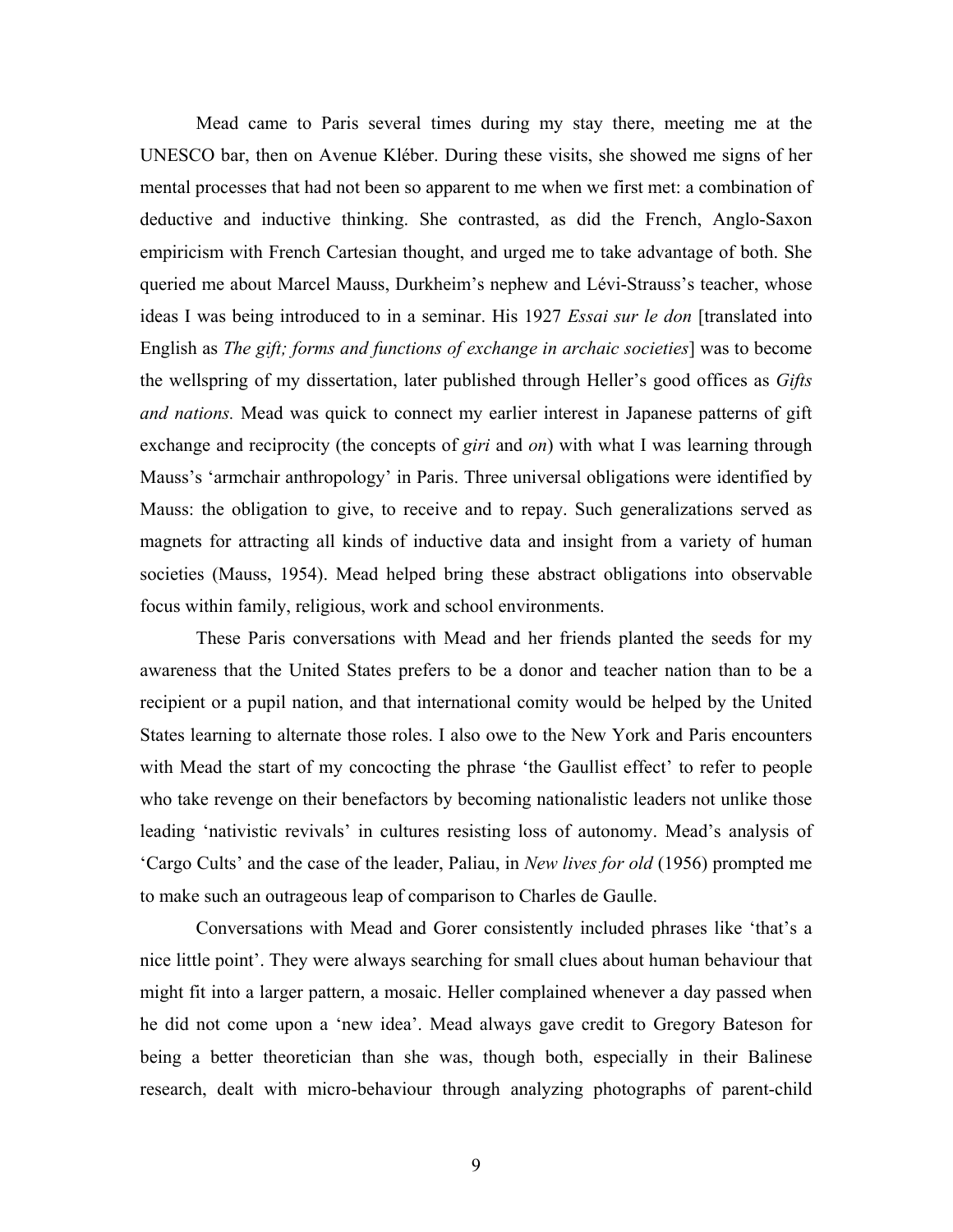interactions. I felt lucky to be absorbed into such webs of discovery and support at the start of our thirty-year association, the outcomes of which did not end with her death. The centennial of her birth provides me with more continuities than discontinuities for I am still involved with her foundation, the Institute for Intercultural Studies of New York, having served as its president while she was secretary. I am now passing on the post of secretary to a member of the younger generation—just as she would have prescribed.

In a recent book, *Uncommon lives: my lifelong friendship with Margaret Mead*  (1999), by another of her former students, the late Patricia Grinager, Mead is described as 'an employment agent [who] mixed and matched hundreds of jobs she heard about to people she considered could do them'. She believed anthropologists needed to learn to take jobs that seemed to have nothing directly to do with their formal education. So she helped with career counselling and job placement long after students had left her classroom. (Her godson, Daniel Alfred Métraux, who was raised in the household Mead shared with his mother, continues the Mead tradition of placing his students, writing recommendations, and visiting them around the world.)

In the years since I first met Mead, she figured in recommending or endorsing me for the editorship of an anthropology journal of the Society for Applied Anthropology; teaching appointments in three institutions; administering an educational foundation committed to 'education of Negroes in the United States and in Africa, as well as American Indians'; organizing science co-operation between the National Academy of Sciences and the new nations of Africa; and finally, the Smithsonian Institution where she played a key role in various international, interdisciplinary symposia I organized to produce books. The jobs I was not offered or did not take were also a part of my education. When nominated for several college presidencies, I was not discouraged by her, but was reminded that I would be more useful in broad, lateral relationships connecting various institutions than to sit on top of a pyramid, troubled by faculty tenure, parking problems and the sex lives of students.

Her open-endedness and belief in the versatility of individuals influenced her support of the assumptions behind President John F. Kennedy's efforts to appoint persons to African ambassadorships who knew something about the cultural regions they were intended to serve. Though I did not become the United States ambassador to Sierra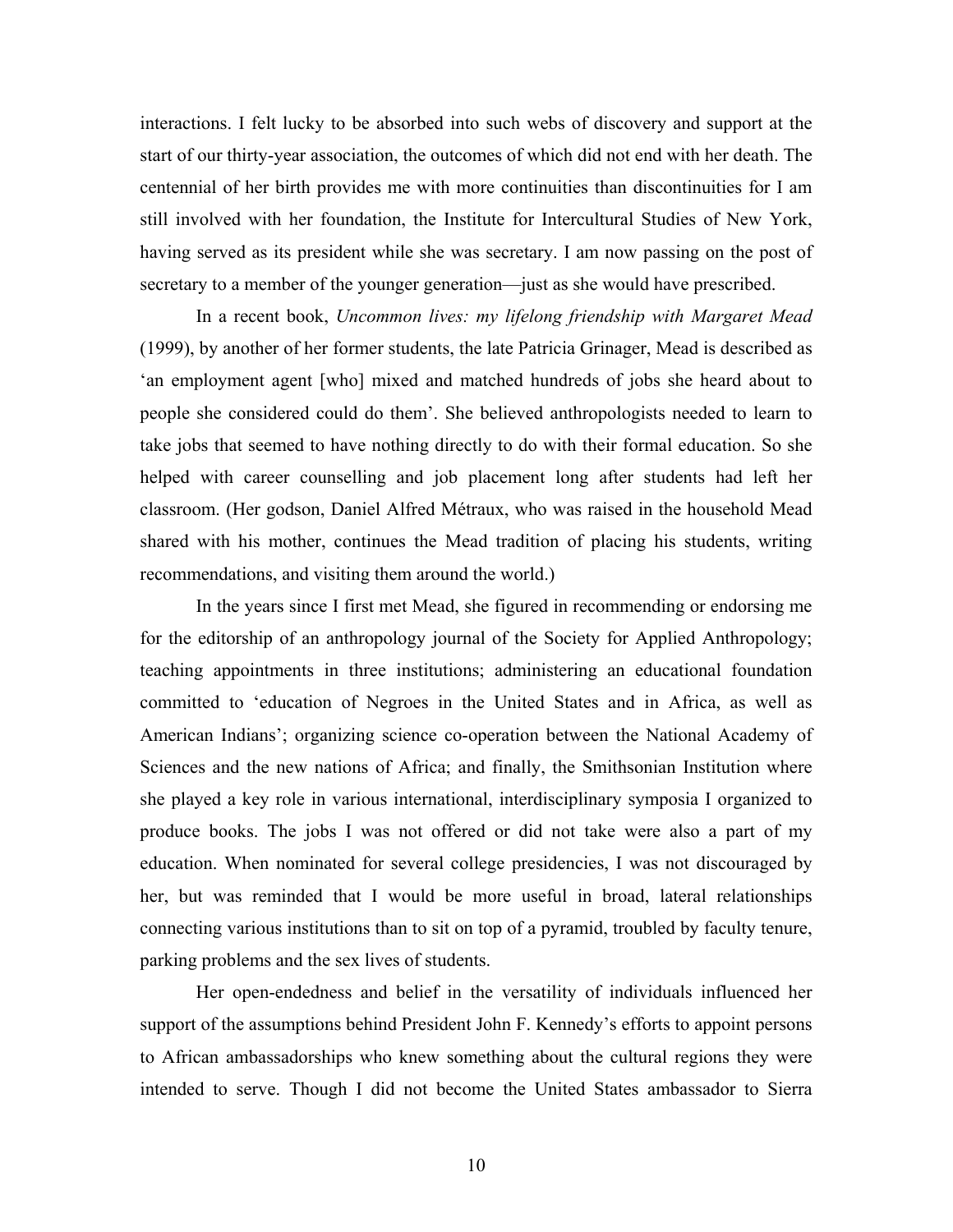Leone, Mead was happy that this might have been the case had Kennedy not been assassinated. My 'qualifications' included my friendship with an African woman, Paramount Chief, Madam Ella Koblo Gulama of Moyamba, who would have given me entrée to several Sierra Leone chiefdoms and her network of relations with educators and politicians in Guinea and Liberia. Mead, who was intrigued by the importance of grandmothers, was interested to learn that Madam Ella's grandmother was the Paramount Chief who negotiated the British protectorate, and that Ella's father had chosen her as his successor ahead of her older brother—all with due electoral process—because she showed greater signs of leadership.

Apart from these professional links with applied anthropology, Mead taught me a great deal about friendship. There seemed to be no limit to the number of new persons she would bring into her life and make a part of new 'clusters'. She believed that friendship is kinship by choice. So when I presented to her the woman who finally had agreed to marry me, a Virginian whom I had met in France and a dancer, she was delighted. My bride was immediately absorbed into her circle. She concluded that dancers made good anthropologists because they had experience with choreography—the way elements come together to form patterns and movement. It was a special pleasure for us to be invited to the ceremony at the American Academy of Arts and Letters when Mead was elected. In the presence of Marilyn Monroe and Arthur Miller, we admired the exhibition of Mead's field note texts with drawings of textile patterns from Bali. Mead was much at home with the poets, as well as the main speaker at the ceremony, Salvador de Madariaga, well known to Mead for his 'national character' book, *Englishmen, Frenchmen and Spaniards* (1928)*.*

When my wife Virginia and I were to set sail for Ghana in 1961 to do some field work on the life histories of African intellectuals, Mead gave us a farewell dinner in a Balinese restaurant off Times Square. The following year, returning with a new son to live in an apartment near Columbia, Mead often visited our flat for supper before teaching her Columbia evening class. If the baby cried during supper, Mead advised Virginia, 'go to your baby'. The same baby, now older, was carried around Greenwich Village by Mead's and Rhoda Métraux's Haitian nurse and housekeeper, Tulia, our son riding on her hip or back as in Dahomey, the Haitian motherland. A Christmas gift to our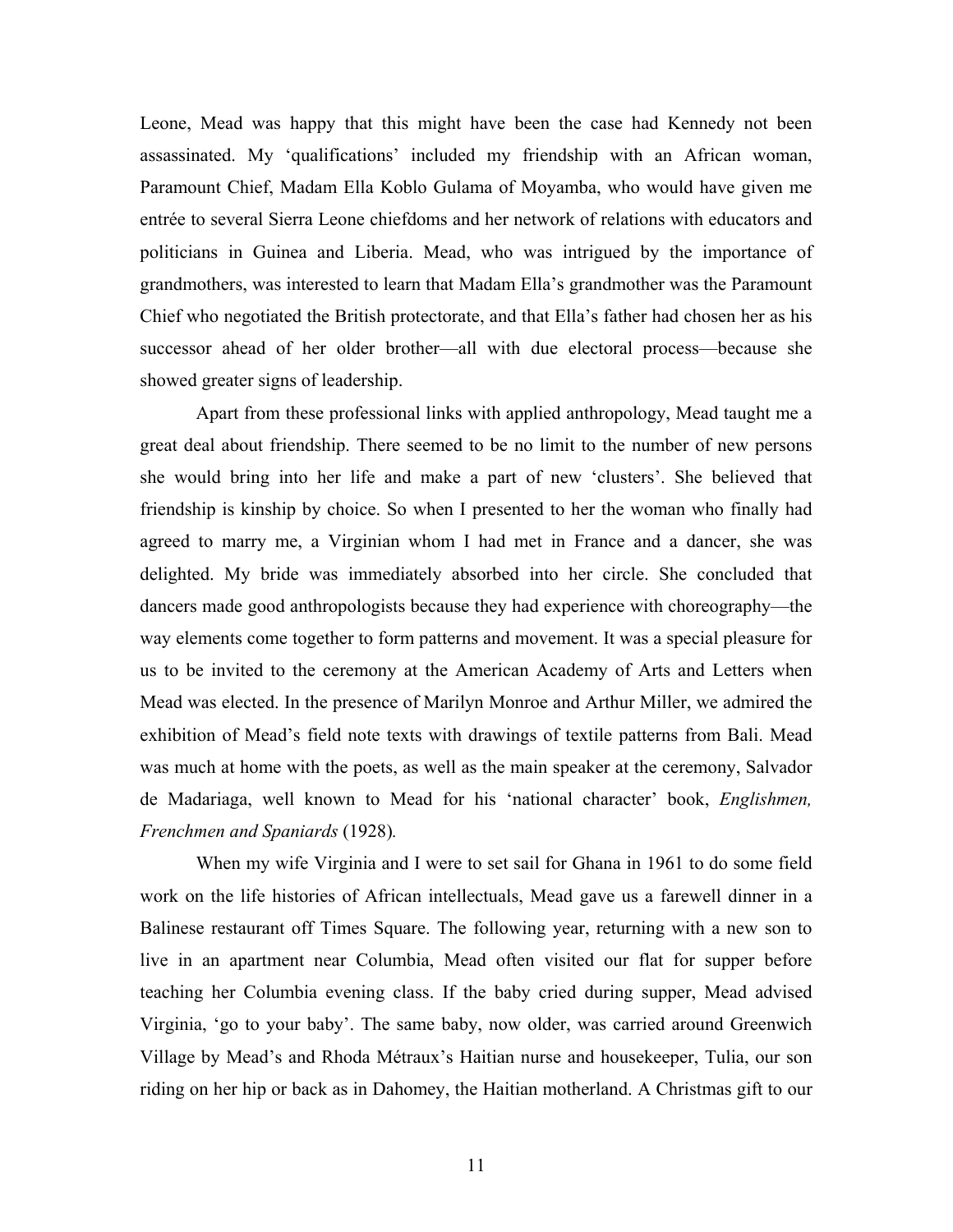son later came from Mexico City where Mead was attending an anthropology conference, and returned with a creche on her lap. It was presented with a note, 'gentle things, fragile things'. The baby grew up to become the godfather to her godson's biological son, David Métraux. All in the family.

Despite the access Mead gave us to her life and, by extension, to the lives of her daughter and much celebrated actor granddaughter and son-in-law, Barkev Kassarjian, I was acutely aware that Mead always championed the autonomy of her protégés. She did not wish them to be known as 'Maggie's boy or girl'. She cultivated our independence and individuality as she did that of her daughter. At the marriage of her daughter to Kassarjian, Mead, in a wheelchair from a broken ankle, entered the church from a side door to take her place, unassumingly, beside her former husband. She did this in order to avoid stealing the spotlight from the bride. Such behaviour matched well her protocols for doing research in clusters of groups, not unlike a jazz band when different performers wait their turn to shine together and individually.

### **The post-Mead world of education**

Professional educators in the United States are using the centennial of Margaret Mead's birth to evaluate critically the Mead legacy. She would welcome the scrutiny. Two leaders of this benign 'revisionism' are Ray McDermott of Stanford University's School of Education and Hervé Varenne, McDermott's former colleague at Columbia University's Teachers College. A provocative essay by McDermott called 'A century of Margaret Mead' is soon to be published by the *Teachers College record*. Varenne, a French-born anthropologist, has written the preface to a new edition of Mead's *And keep your powder dry* (1999*a* [1942]), her pioneer analysis of American culture faced with mobilization for World War II.

 'Mead focused on learning as habits developed in the context of social relations,' McDermott observes. 'She was early influenced by the Gestalt psychology of Kurt Lewin and later by the cross-cultural work on stages of identity development by Erik Erikson . . . and Gregory Bateson, natural historian, husband of a decade . . . [who saw] little reason to distinguish communication and learning.' He adds that the Bateson and Mead model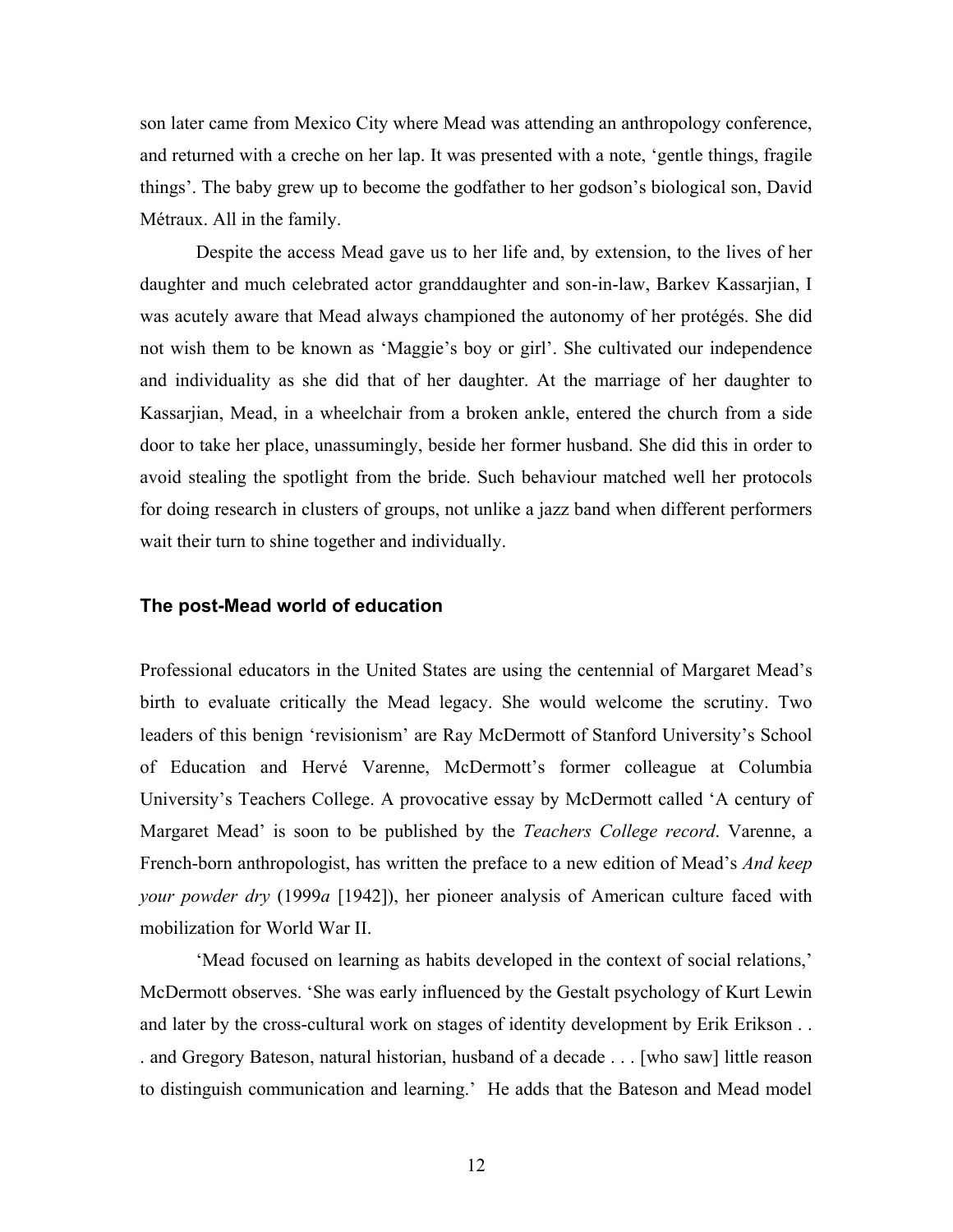of learning anticipates much of what is currently under debate in the ethnographic study of learning.

 McDermott's critique comes later: 'Mead could be so taken with patterning she could easily forget about the ingenuity it took for participants to squeeze into or out of the patterns even a little change. She was so taken with patterning she would often write as if, once socialized, the person is nothing more than an internalized pattern.' Implicitly, he suggests that Mead was impaled by her own acceptance of 'the American frame' while trying to change it. Mead took ideas from the rest of the world and she took away core American beliefs about adolescence and learning. McDermott continues:

With that caveat, he concludes:

We still have her work to do and then some. Received ideas of adolescence get worse . . . school performance is increasingly the only measure of the young person . . . our sense of how to measure knowledge and intelligence has been narrowed to fit the heightened competition that allows children of plenty to continue to lord over the rest of us. Margaret Mead would be terribly disappointed. [...] She always came to help. No wonder we miss her. (McDermott, 2001*b*)

In a book on which he is currently working, *America without Margaret Mead*, McDermott provides a longer focus on Mead (and Bateson's) work:

Mead's position on various issues—gender, race, adolescence and learning—were caught in the effort of defining cultural differences that could define what was intrinsically American. [...] Her positions need to be updated, resituated, reformulated, or discarded. [...] America has changed and so can our reading of her work. (McDermott, 2001*a*)

'Bravo,' Mead would say, instead of her occasional 'fiddlesticks'. But she would have every right to object fiercely to McDermott's suggestion that she was caught up inside 'America's institutionalized racism'.

Mead did not publicly inveigh against racism or capitalism. She tried to set a good example as a citizen who worked to end racial segregation, promote human rights, and who shared her personal income with others. She proudly served as a trustee of Hampton

She confirmed science and democracy as their frame without an acknowledgement of the even wider frame of capitalism and colonialism [or] Western systems of signification that come with guns and money . . . . [She] never developed a systematic critique of the capitalism and colonialism that supported her version of either anthropology or public service.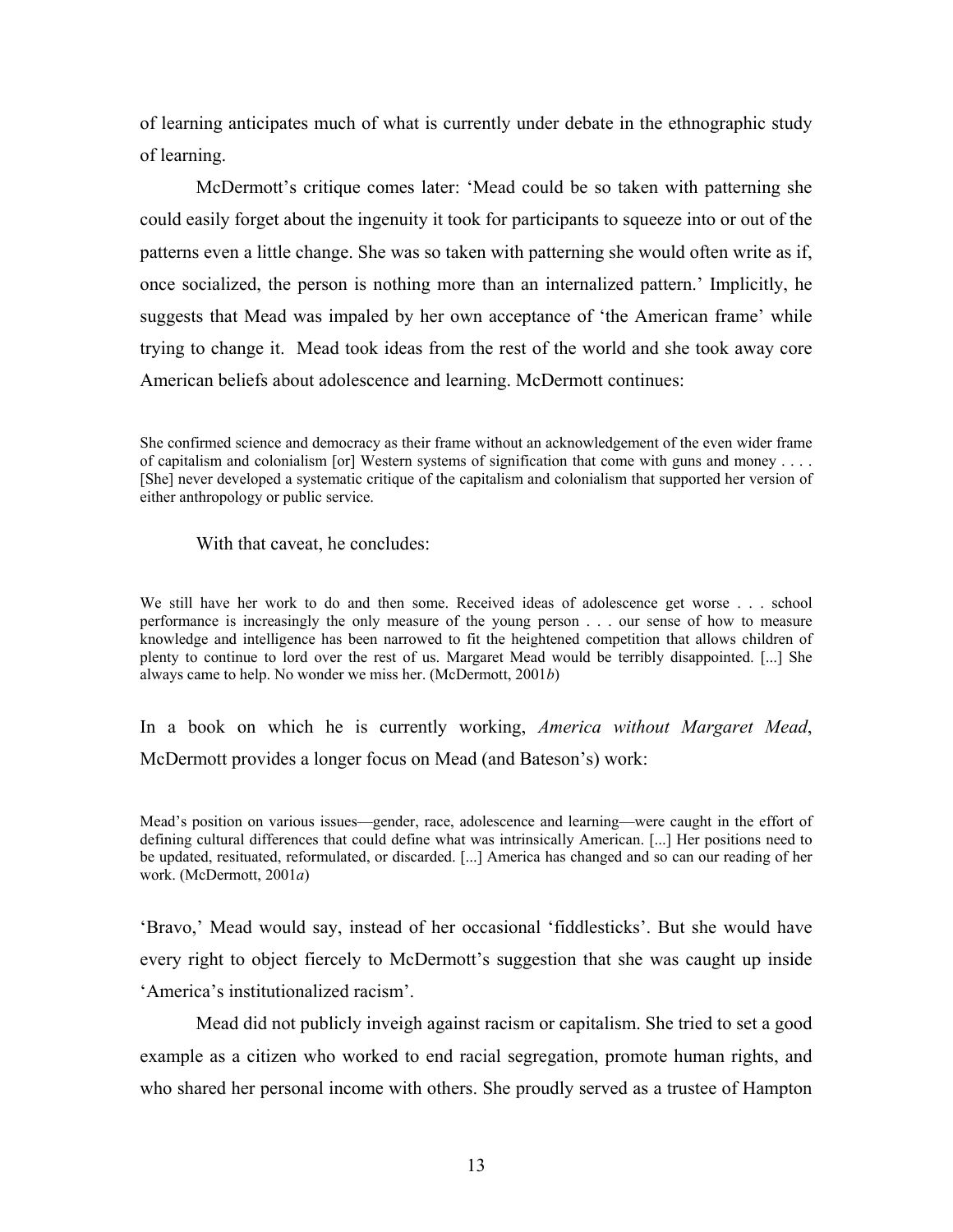University, which was once restricted to the education of African-Americans and American Indians. Her *Rap on race* conversations with the celebrated author James Baldwin revealed her resistance to 'apologizing' for slavery just because she was white. She disavowed 'guilt by association' (Baldwin & Mead, 1971).

Perhaps one of the major benefits of these new evaluations concerns the controversy surrounding Derek Freeman's attacks on Mead under the heading of biological-versus-cultural determinism (Freeman, 1983; 1999). McDermott is right in asserting that 'Nature and nurture should not stand as conceptually opposed and only in the real world sometimes interactive. The dichotomy has to be challenged. The very existence of a category called human nature has to be challenged' (McDermott, 2001*b*). But that challenge has not yet been made so that 'human nature' reappears along with 'the power of culture', as the theme of the Library of Congress exhibition for the Mead centennial.

Varenne notes Mead's prophetic role in his analysis of *And keep your powder dry*  when he detects a shift from 'scientific detachment' to full engagement as a teacherleader in wartime. According to Varenne, '[s]he is not describing, she is prophesizing' when she writes:

If we are to fight, if we are to win, if we are to hold before us as we fight a goal we will count fighting for, that goal must be in American terms, in the mixture of faith in the right and faith in the power of science: Trust God—and keep your powder dry. (Mead, 1999*a* [1942])

Varenne asserts that:

[Mead's] goal is not cultural critique, [but] cultural construction . . . . This is the realm within which many intellectuals quiver, and some may say they snigger as they express their irony—Mead's challenge is all the more radical that, having decided that a war had to be fought because it was just on American, that is universal terms, she also volunteered to act within the institutions of the United States, both governmental and private . . . . She trusted America, and she honed her rhetorical skills as an anthropologist. (Varenne, 1998)

Both McDermott and Varenne, by quoting other critics of Mead, provide useful insights into Mead's growth as a commanding public intellectual intent on helping to improve American education by shaping what is now known as 'civil society', the interplay of governments and voluntary associations. Peer-review mechanisms in United States academia often punish scholars who dare to step outside their disciplines and 'go beyond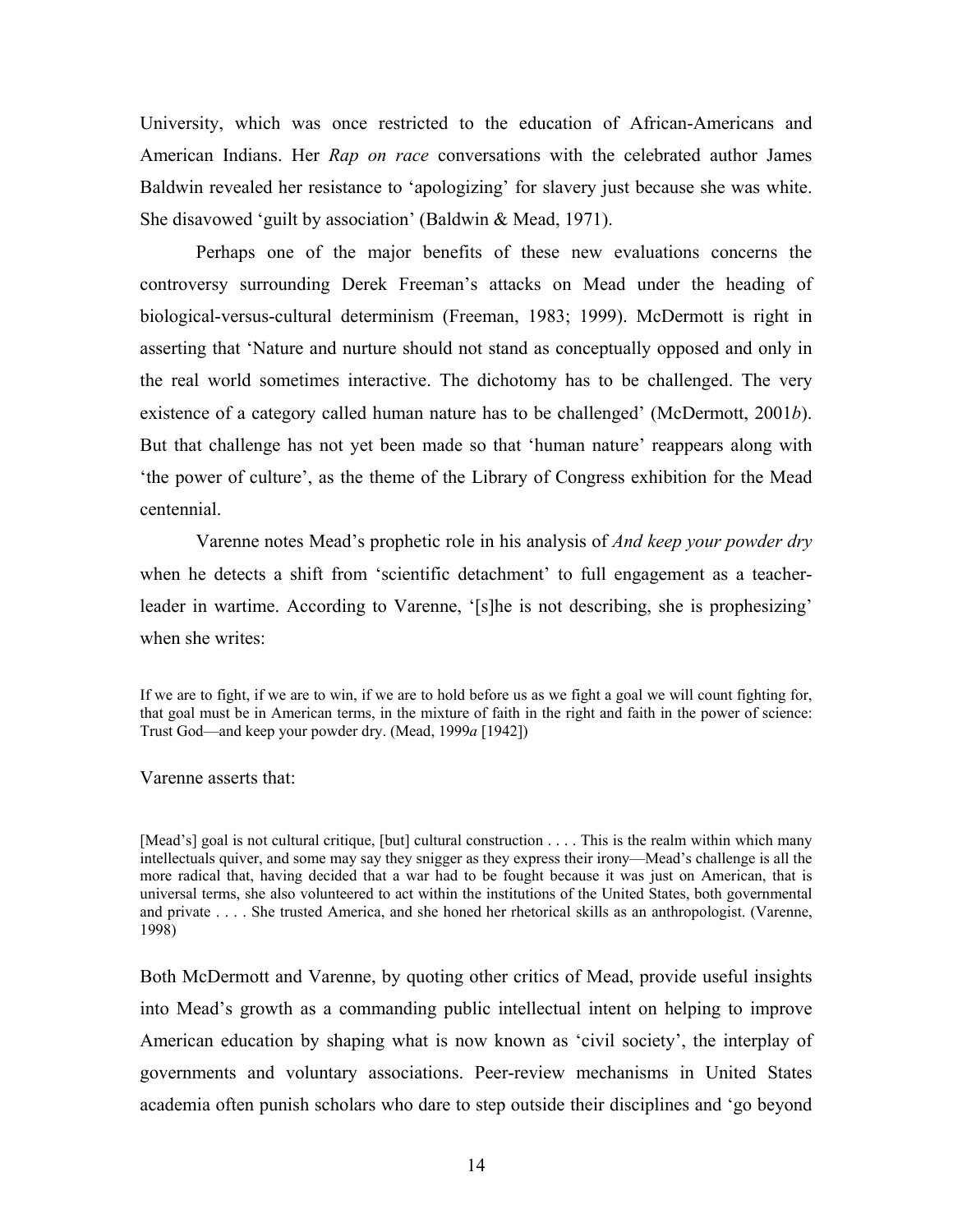their data'. Mead more clearly fit the expectations of Peter Kapitza, the Russian physicist, who once told me at a Pugwash conference: 'It is the duty of the intelligentsia to tell right from wrong.'

Regardless of what role Mead was playing—the 'pure scholar' or the prophetic moralist—she left a prodigious literature on education. Categories on education, family, psychology and children are the longest entries in her complete bibliography compiled by Joan Gordan (1976). Those articles should keep (at least) historians of education busy for another generation.

# **Epilogue**

In her prologue to *Blackberry winter,* Mead wrote of the need to see the past and future as aspects of the present—the present of any generation. Counting in biological time, I realize that I have been a part of the Mead universe for two generations—half a century—thirty years while she was alive and now twenty after her death. I have furthermore been much engaged in the commemoration of her centennial. Commemorations function as a way of teaching history in order to see the long-term past and speculate on the long-term future.

Regardless of today's necessary re-evaluation of the Mead legacy, shaped by her work with others, I invite our successors in yet another millennium to challenge my comparison in 1980 of Mead with Aristotle, a comparison one might describe as 'generous' (Dillon, 1980). I then wrote in a special issue of *American anthropologist*: 'Did Aristotle foreshadow Margaret Mead?' In examining Mead's experience with statecraft and governance as a public citizen, teacher and anthropologist, the Aristotelian model provides a metaphorical point of departure. She enjoyed the jokes about her oracular qualities when she spoke at Delphi but might have regarded as outrageous any hypothesis that she provided some continuity between twentieth-century American thought and classical Greece. Aristotle (384–322 BC), the Greek philosopher, educator and scientist, was much concerned with ethics and politics, which require knowledge enabling humans to act properly and live happily. He believed that the most striking aspect of nature was change; his philosophy of nature included psychology and biology.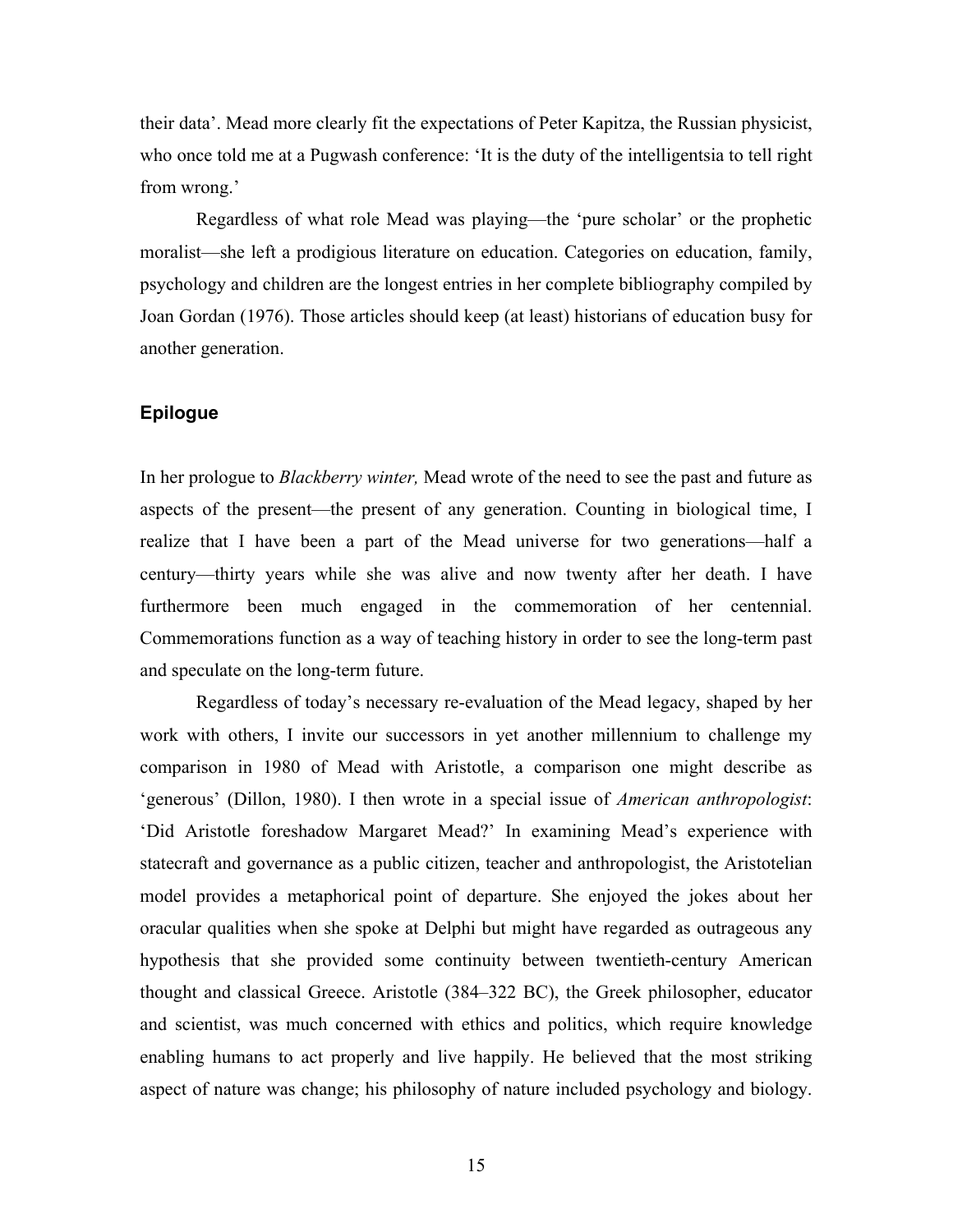Mead, too, was much pre-occupied by the mind/body relationship and made her forays into public affairs with a keen awareness that human behaviour must be understood in the context of the size of our brain and the intricacy of our nervous system.

Aristotle's method of inquiry focused on human rationality and yet stressed the continuity of humanity and nature rather than a basic cleavage. He integrated the ethical and social, as contrasted with the dominant modern proposals of a value-free social science and an autonomous ethic. Mead indeed resonates with Aristotle on that point. He extrapolated from the older city-state, the *polis*. Mead extrapolated, in her analytical modes and personal style of leadership, from traditions far removed from ancient Greece or pre-revolutionary Philadelphia. She often drew from the Village of Peri in New Guinea where there is now a Margaret Mead Community Center, opened as a memorial to her in 1980. Its inhabitants and Mead taught each other a great deal about citizen rights and responsibilities, the latter including techniques of reconciling divergent viewpoints to reach goals beneficial to the community at large.

Mead was engaged incessantly in extrapolations from small, organized communities to the world as *polis*. Her shifts from micro to macro analysis were essential tools in her efforts to teach Americans how to understand themselves in the light of human experience in other cultures.

Disavowed by some fellow academics as 'too popular', Mead was undeterred from using the media to get across ideas. Aristotle, in the pre-Internet world, produced writings of *exoteric* (popular) quality aimed at a general audience outside Plato's Academy, as well as technical (*esoteric*) treatises for students inside the Lyceum.

Print media and later electronic media were essential in Mead's roles as teacherscholar-citizen. She seemed quite aware of Thomas Babington Macaulay's observation that reporters in the gallery become a fourth estate of the realm. Her prophetic time perspective often made news: 'We may have twenty-five years left to . . .', but she knew that the press was no substitute for institutions, that it should not be burdened with accomplishing whatever representative government, industrial organization and diplomacy failed to accomplish.

Like Aristotle, Mead wanted people to act properly and live happily. When asked by her godson, Daniel Métraux, what she most hoped to have accomplished in her life,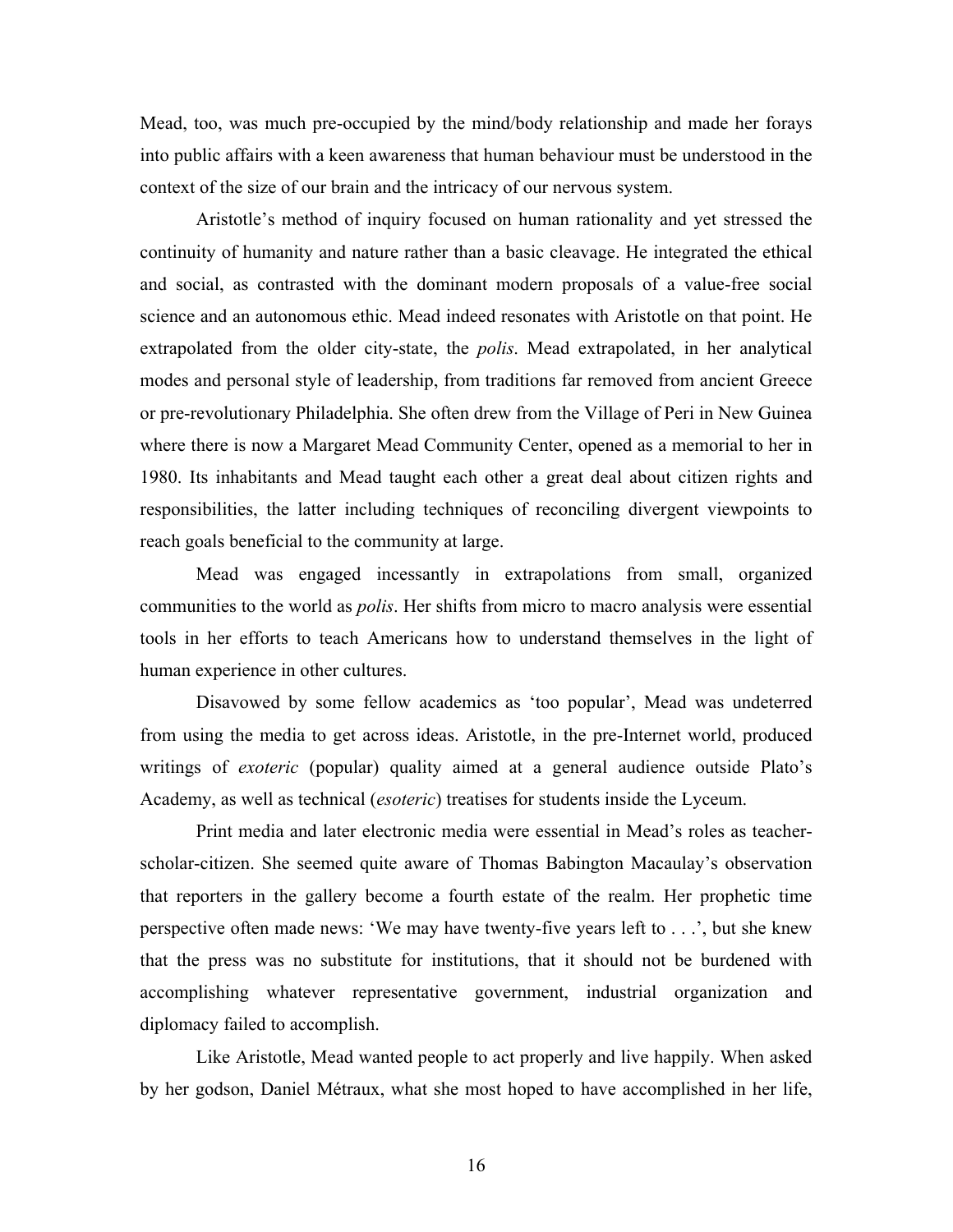she replied, 'To make at least one person happy.' But she also had wider ambitions for helping to create the good society, and more like Plato, wanted mayors of a megalopolis like New York and aldermen of New England towns to be philosopher-kings. She hoped that the fourth estate would share in that *esoteric* and *exoteric* task of governance. Her duty as a citizen was to serve as a pilot to both realms.

From oral tradition rather than reading her vast output of writing, I am guided by her almost daily in remembering at least two admonitions: 1) never expect recognition, gratitude or appreciation for what you do—your only reward is whether you meet your own standards, and 2) if you do not have access to a child every day, then borrow one.

Discussing whether anthropology is an art, a science or both should not inhibit us from borrowing from Mead and earlier generations to encourage the use of poetry in communication/education about children. Witness Mead's last poem, written in 1947 and dedicated to the daughter who made her a grandmother:

> *That I be not a restless ghost Who haunts your footsteps as they pass Beyond the point where you have left Me standing in the newsprung grass,*

 *You must be free to take a path Whose end I feel no need to know, No irking fever to be sure You went where I would have you go.* 

 *Those who would fence the future in Between two walls of well-laid stones But lay a ghost walk for themselves A dreary walk for dusty bones.* 

 *So you can go without regret Away from this familiar land,*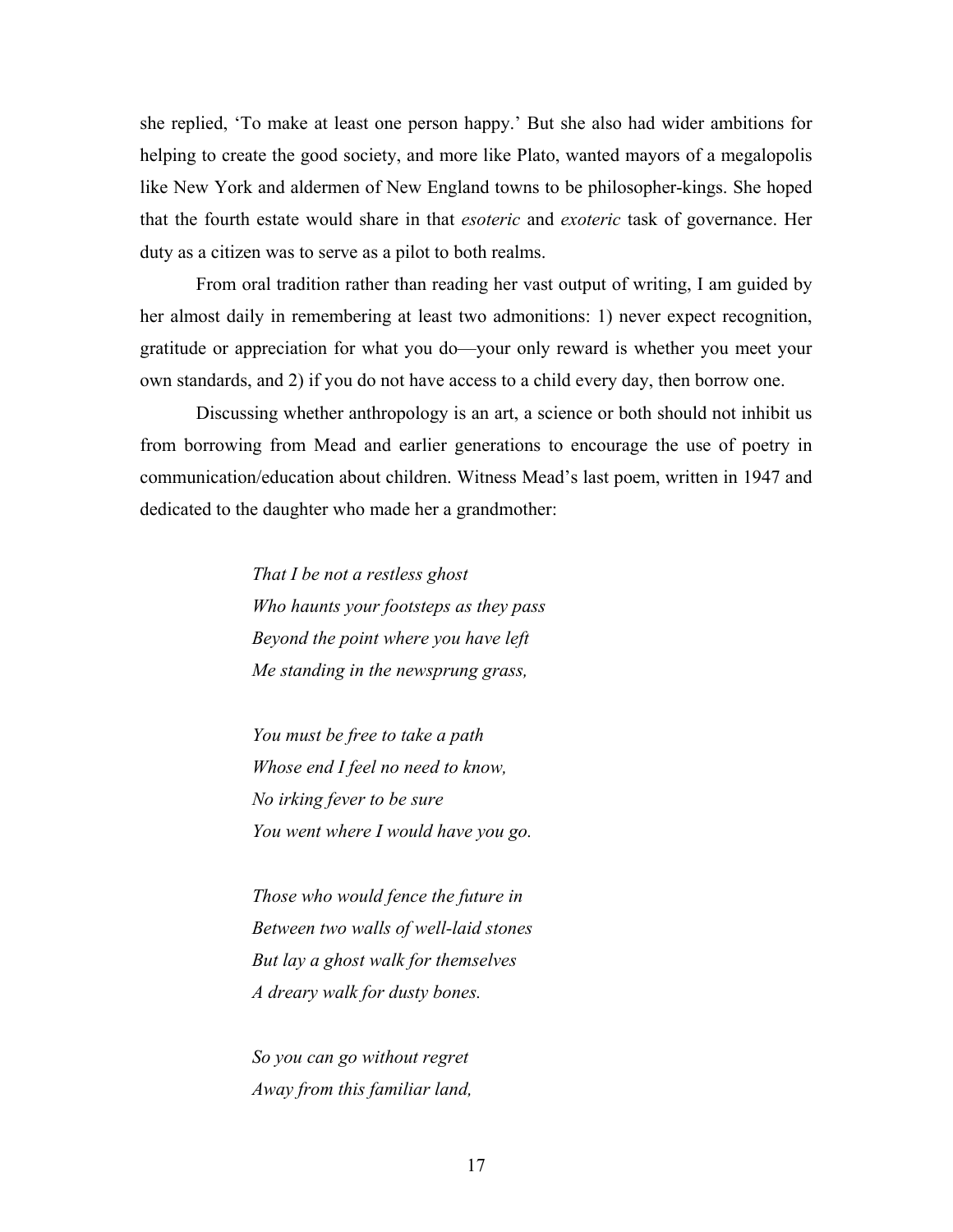*Leaving your kiss upon my hair And all the future in your hands.* 

#### **Notes**

\* *Wilton S. Dillon (United States of America)* 

Senior Scholar Emeritus, Smithsonian Institution. An anthropologist and educator who studied at Columbia University with Margaret Mead and at the Musée de l'homme in Paris with Claude Lévi-Strauss. Having spent three years as a civilian on General MacArthur's staff in Tokyo during the Occupation, Dillon became interested in Ruth Benedict's *The crysanthemum and the sword.* Mead encouraged him to build on that interest with fieldwork in France. The result was *Gifts and nations: the obligations to give, receive and repay* (1968). He has also written on African education, particularly the role of universities in nation building. Associated with Mead for the last thirty years of her life, he serves as secretary to the international honorary committee for the Mead Centennial, chaired by Lévi-Strauss.

- 1. Creating such clusters of collaborators is no simple task, Mead concludes in her most seminal theoretical work, *Continuities in cultural evolution,* based on her Terry Lectures at Yale University in 1963. 'We need, now, a view of the future that neither minimizes the immediate peril nor generates despair', she wrote in a context of prescribing clusters of individuals, members of a small village council or the cabinet of a great nation, led by at least one irreplaceable individual (Mead, 1999*b*).
- 2. The title of her autobiography refers to the time when the hoarfrost lies on blackberry blossoms, causing the berries to set, the forerunner of a rich harvest.

#### **References**

Baldwin, J.; Mead, M. 1971. *A rap on race*. Philadelpha, PA; New York, NY, Lippincott.

Benedict, R. 1946. *The chrysanthemum and the sword.* Boston, MA, Houghton Mifflin.

Dillon, W. 1968. *Gifts and nations*. The Hague, Mouton.

- ——. 1974. Margaret Mead: president elect. *Science* (Washington, DC), vol. 184, no. 4135, p. 490-95.
- ——. 1980. Margaret Mead and government. *American anthropologist* (Arlington, VA), vol. 82, no. 2, p. 318-59.
- Freeman, D. 1983. *Margaret Mead and Samoa: the making and unmaking of an anthropological myth.*  Cambridge and London, Harvard University Press.
- ——. 1999. *The fateful hoaxing of Margaret Mead*. Boulder, CO, Westview Press.
- Gordan, J., ed. 1976. *Margaret Mead: the complete bibliography 1925–1975.* The Hague, Mouton.
- Grinager, P. 1999. *Uncommon lives: my lifelong friendship with Margaret Mead.* Lanham, MD, Rowman.
- Lévi-Strauss, C. 1979. Remembering Margaret Mead. *UNESCO courier* (Paris)*,* vol. 32, no. 6, p. 39-40.
- Mauss, M. 1954. *The gift; forms and functions of exchange in archaic societies.* Cunnison, I., trans. Glencoe, CO, Free Press.

Mead, M. 1951. *The school in American culture*. Cambridge, MA, Harvard University Press.

- ——. 1956. *New lives for old: cultural transformation—Manus, 1928–1953*. New York, NY, Morrow.
- ——. 1972. *Blackberry winter: my earlier years.* New York, NY, Morrow.
- ——. 1999*a* [1942]. *And keep your powder dry: an anthropologist looks at America*. New York, NY, Berghahn Books.
- ——. 1999*b*. Difficulties in creating evolutionary clusters. *In*: Mead, M. *Continuities in cultural evolution*, p. 264–81. New Brunswick, Transaction Publishers.
- ——. 2001*a Coming of age in Samoa: a psychological study of primitive youth for western civilisation*. New York, NY, HarperCollins. [1928].
- ——. 2001*b Growing up in New Guinea; a comparative study of primitive education*. New York, NY, HarperCollins. [1931].